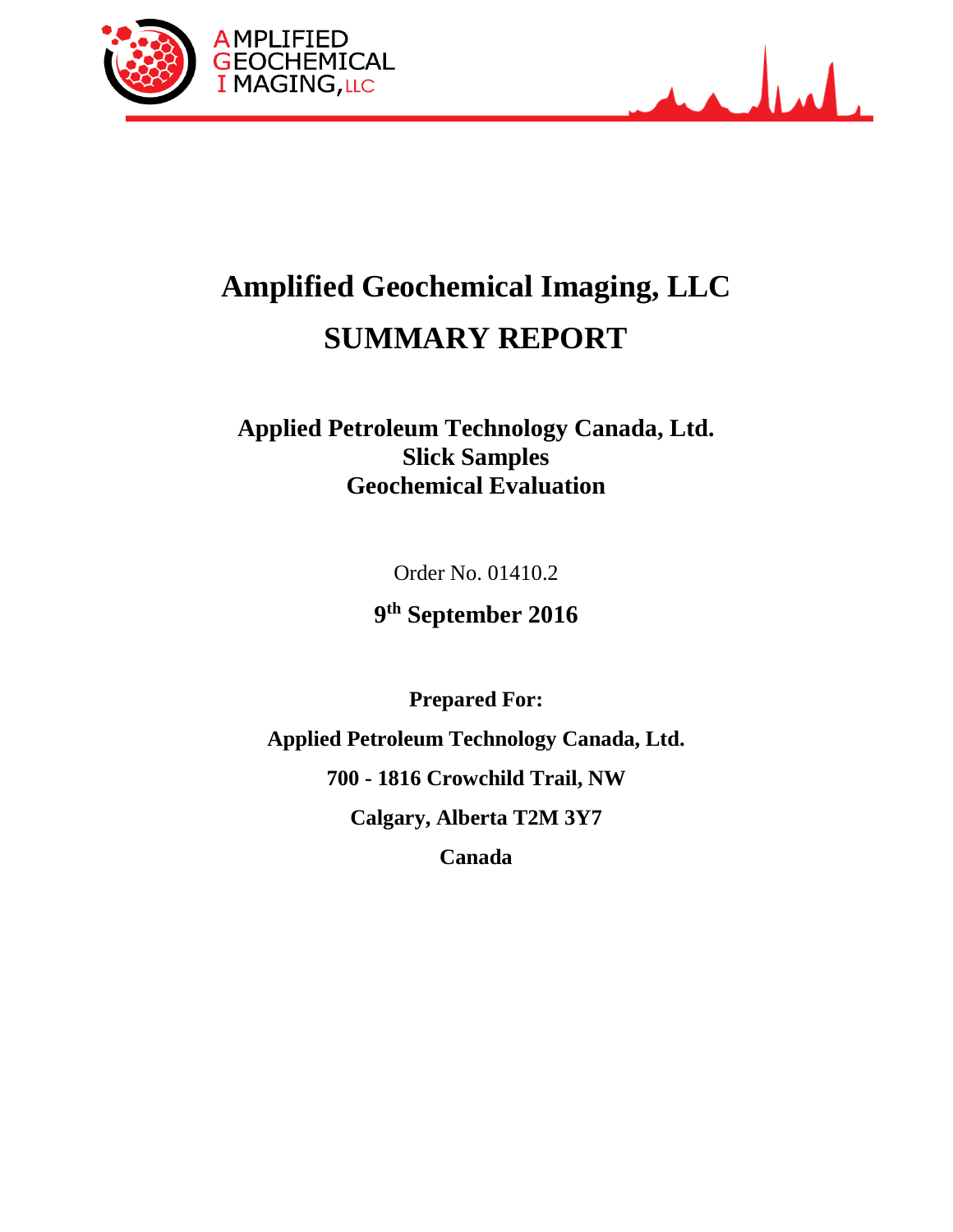



# *Table of Contents*

| <b>Title</b>                  | Page           |
|-------------------------------|----------------|
|                               |                |
| Introduction                  | 1              |
| <b>Field Conditions</b>       | $\overline{2}$ |
| Sample Analysis               | $\overline{2}$ |
| <b>Results and Discussion</b> | $\overline{2}$ |
| Conclusions                   | 6              |
|                               |                |

| Figure 1 | Location Map showing the sample locations       | 1 |
|----------|-------------------------------------------------|---|
| Figure 2 | Graph of normal alkane response for each sample | 3 |
| Figure 3 | Total Ion Chromatograms for each sample         | 4 |
| Figure 4 | Ternary plot of Sterane isomers                 | 5 |

| <b>APPENDIX A: Field Documentation</b>                           |
|------------------------------------------------------------------|
| <b>APPENDIX B: Digital Data and Total Ion Chromatograms</b>      |
| <b>APPENDIX C: Description of Service</b>                        |
| APPENDIX D: Suggested Instructions for use of AGI Slick Samplers |
| <b>APPENDIX E: List of Compounds</b>                             |
| <b>APPENDIX F: Reference</b>                                     |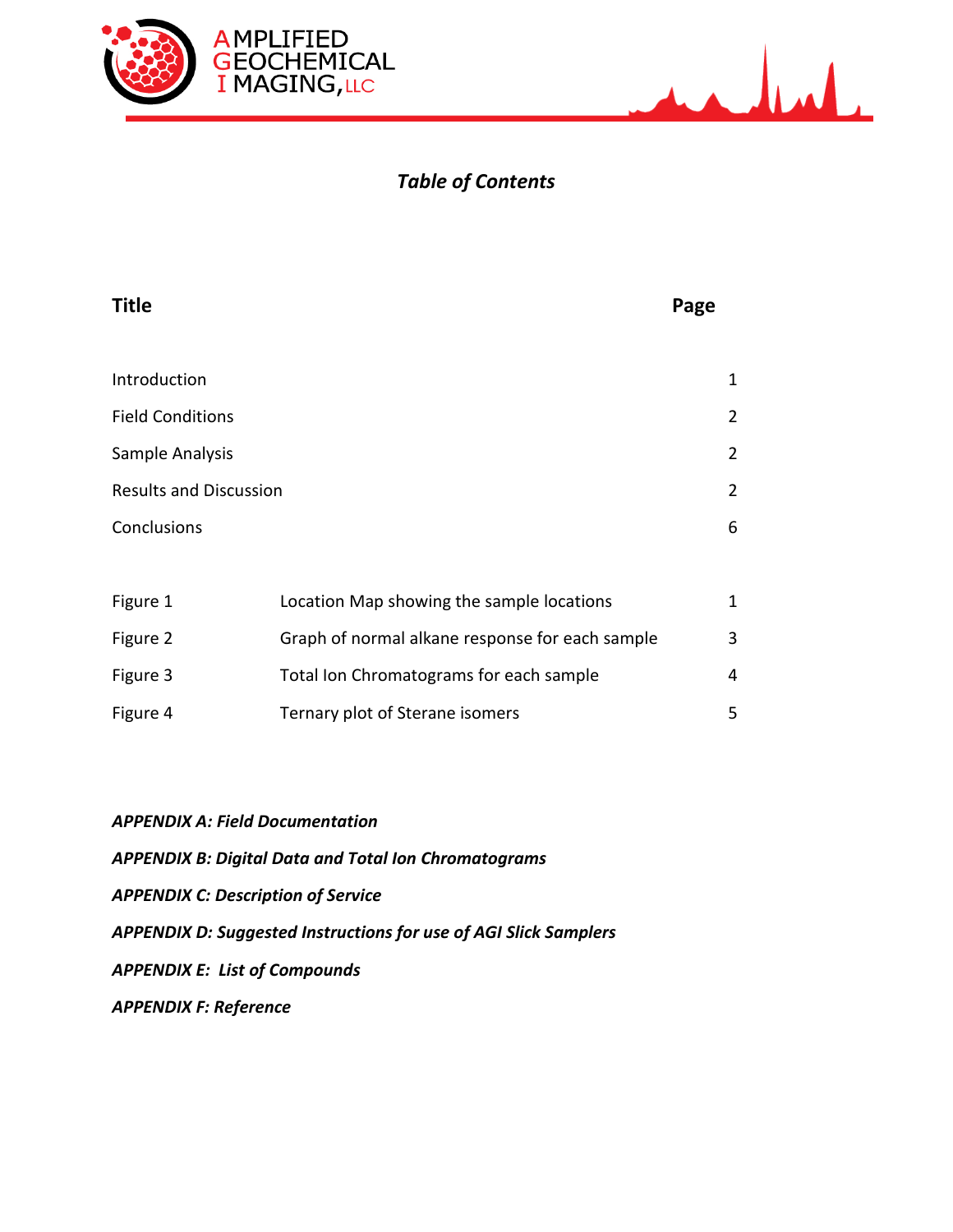



### *Introduction*

Applied Petroleum Technology of Canada (APTEC) has collected four (4) surface slick samples using the AGI Slick kit and slick samples in the Canadian waters offshore Nova Scotia. A brief description of the AGI slick sampling applications and advantages is attached within Appendix C.

The samples were collected from a vessel, and the location of the samples is shown on Figure 1. Samples were then returned to the AGI laboratory in Newark, DE for subsequent analysis. Appendix A shows the field log provided by APTEC for the samples returned as part of this program.

This summary report will document the field sampling as well as the analytical procedures that were used to evaluate the samples. Preliminary conclusions are presented along with the actual mass data table providing some context and comparison between the available samples.

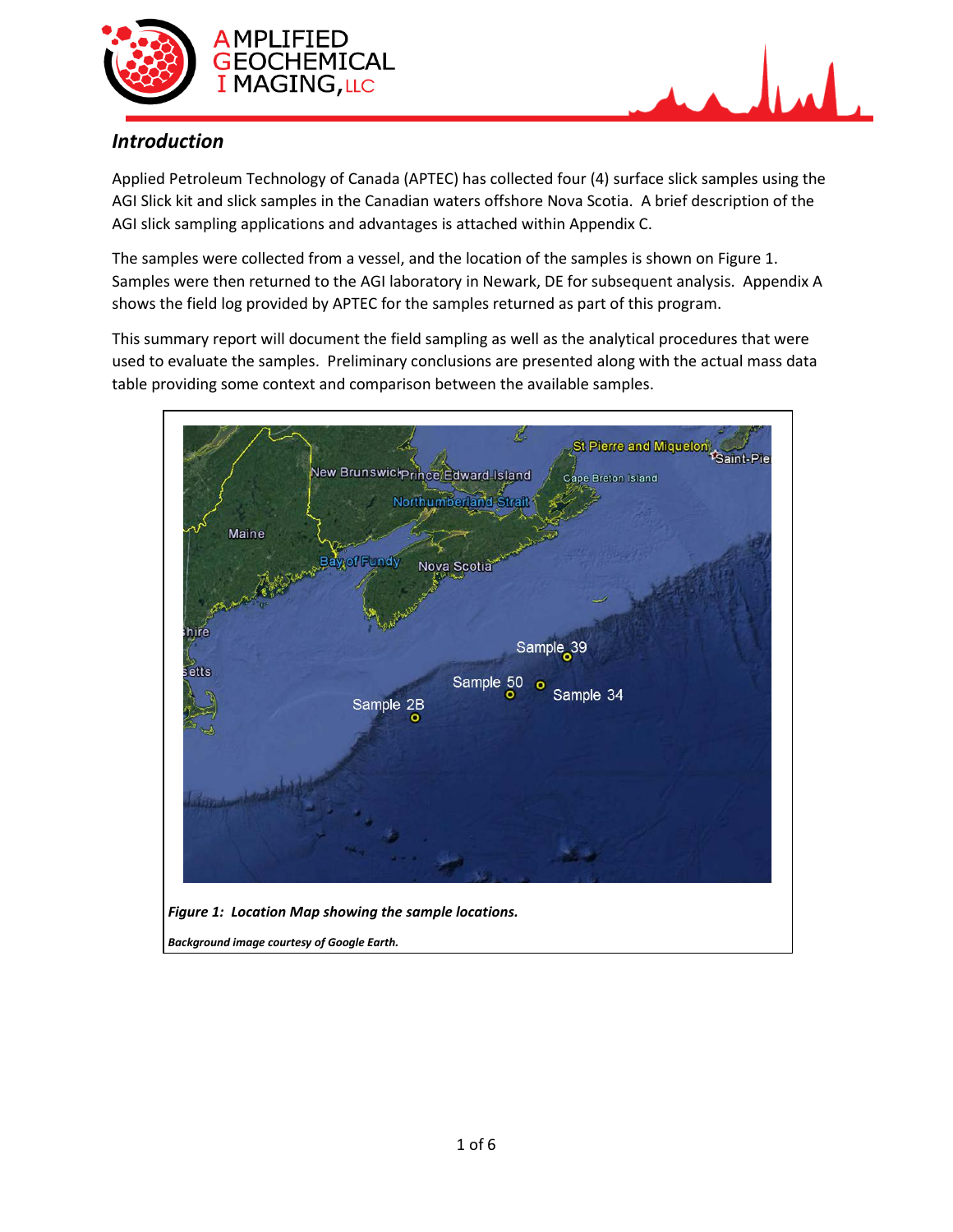



## *Field Conditions*

Although no vessel information or date/time of sample collection was noted on the field log, it is worth pointing out that the following comments were noted at each of these locations:

Sample 2B: "calm conds, large sparse bubbles, sampling during coring, prob pollen"

Sample 34: "1-2m swell, minor cresting, mud on outside core barrel had oily appearance, taken during coring"

Sample 39: "calm seas, no swell, taken during core retrieval"

Sample 50: "calm seas, oil sheen during core retrieval"

## *Sample Analysis*

The samples arrived at the AGI laboratory on July 11, 2016 in satisfactory condition. These were then scanned as part of the AGI LIM (laboratory information management) system, and prepared for analysis.

The analytical process for each sample involves thermal desorption followed by gas chromatographic separation and mass selective detection (GC/MS), in two operating modes. One mode allows for the quantitation of compounds using reference standards, and the other qualifies biomarker compounds based on a reference oil. This combined method has been developed specifically for the AGI Slick sampler. Analytical QA/QC includes analysis of method and instrument blanks as well. The complete compound list is shown in Appendix E, and the data are included in Appendix B.

The data were analyzed and processed without any significant issues, and the data quality passes all QA/QC measures established for this methodology.

### *Results and Discussion*

The data developed from these samples is available digitally under Appendix B. Data have been processed in order to evaluate any indications of petroleum source and maturity. Figure 2 shows a graphic chart of each sample in terms of the n-alkane response, and this figure includes the compounds pristane and phytane. This response is low to moderate in our experience, and may indicate a weathered petroleum source.

The total ion chromatogram for each of the four samples is shown in Figure 3, and this also suggests a weathered petroleum source as evidenced by the unresolved complex mixture (UCM or hump) between approximately 7 and 20 minutes, which is particularly noticeable in sample 50; see the red rectangle on Figure 3. This is also present in samples 39 and 34 to a lesser extent. The relatively smooth surface of this hump suggests a highly weathered sample.

However, there may also be an earlier UCM, particularly in sample 39, which elutes between 4 and 6 minutes approximately; see the blue rectangle on Figure 3. The peaks within this window appear to reflect a more "fresh" sample that is not as weathered as the late-eluting peak.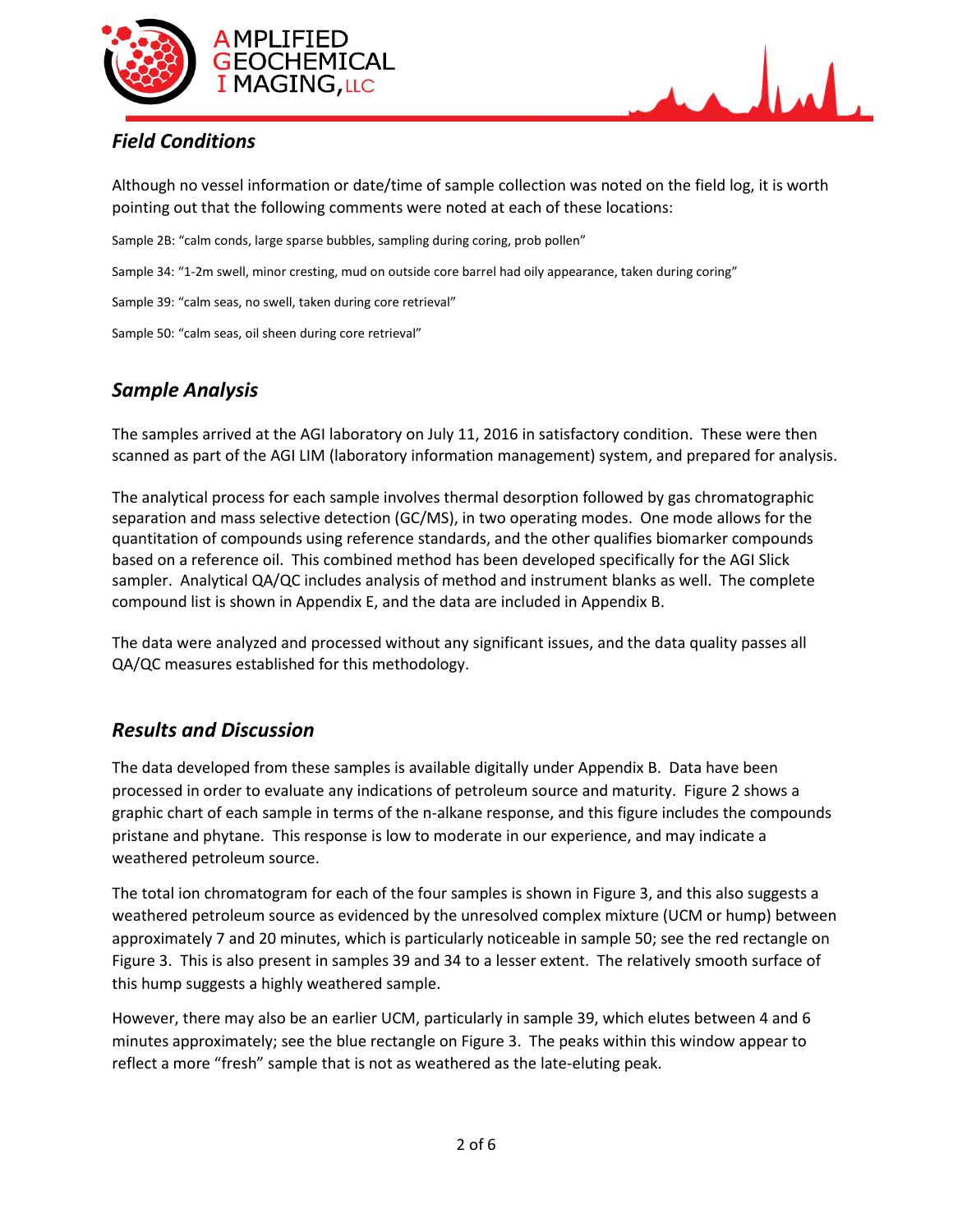



The biomarker analysis indicates that sample 2016011-50 contains a relative abundance of biomarkers at levels that are above our detection limit. Consequently, these data can be used to provide evidence of the source origin and maturity. Figure 4 (as an example) shows a ternary plot of the distribution of sterane isomers, which suggests that this is likely to be derived from an open marine source comparable to the Hekkingen Formation (Upper Jurassic age) of the Norwegian Barents Sea.

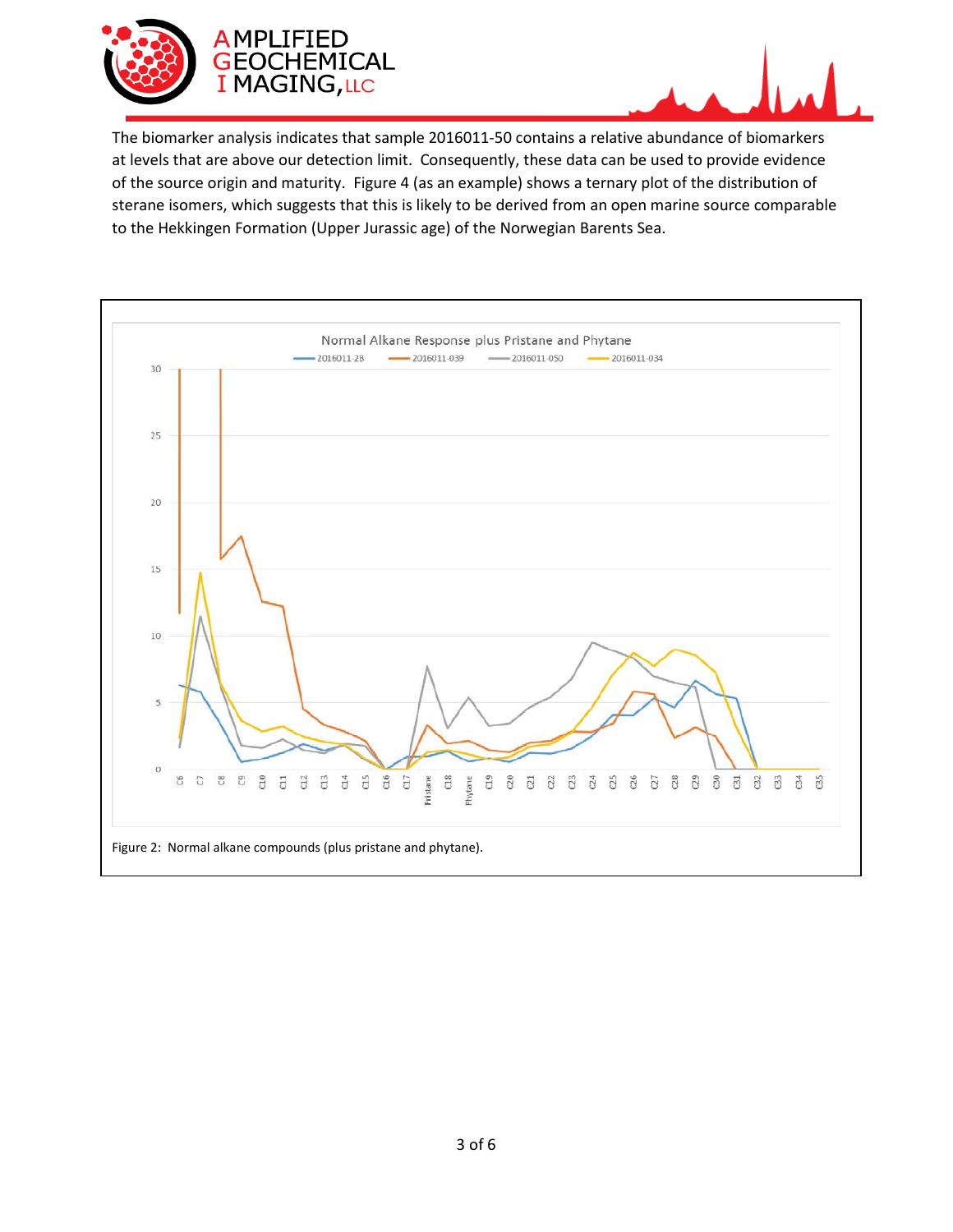





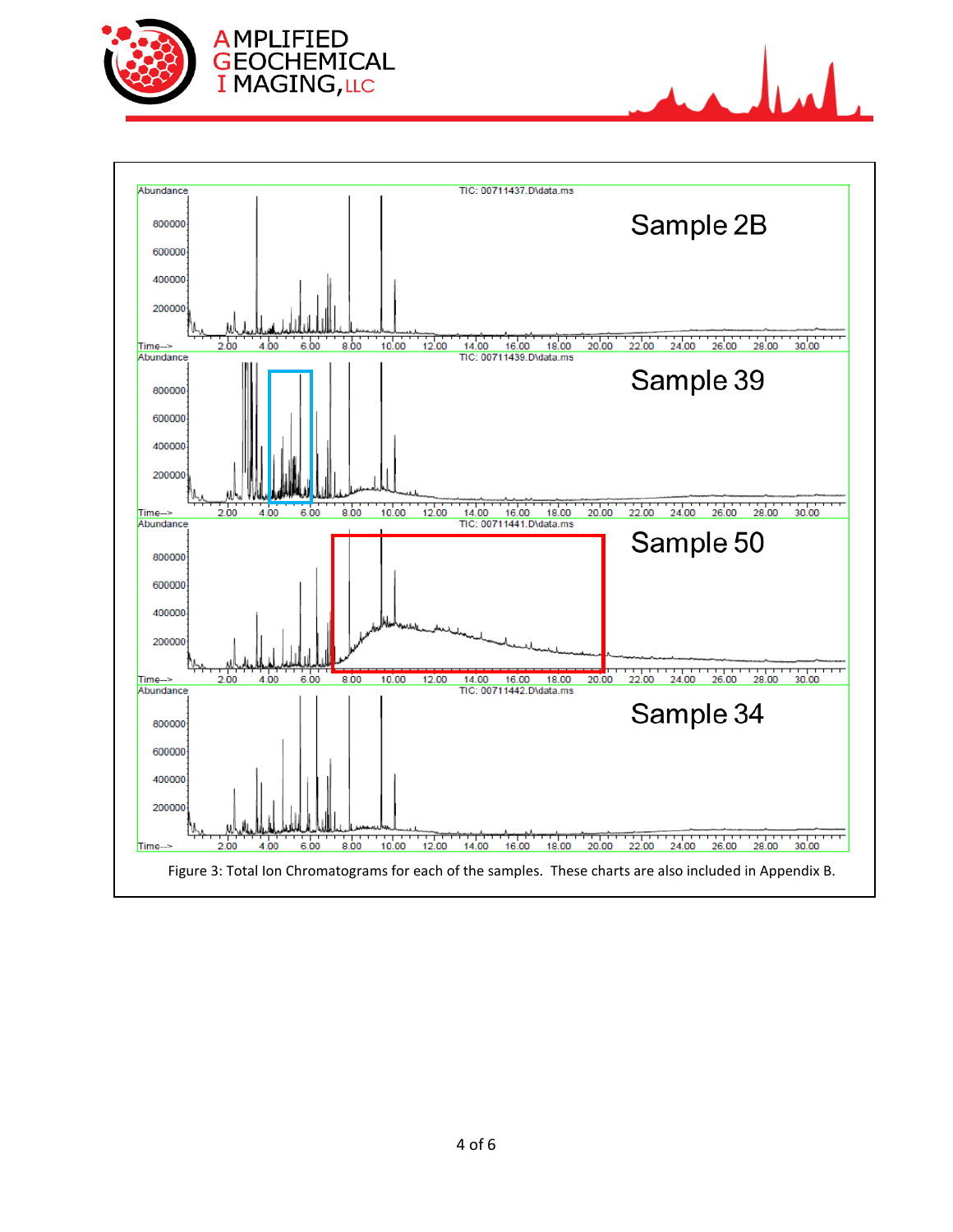





Figure 4: Modified from Shanmugam (1985), the distribution of sterane isomers shows that the slick sample is consistent with an open marine source, which is also represented by the NSO-1 oil from the Hekkingen Formation of the Upper Jurassic age in the Norwegian Barents Sea.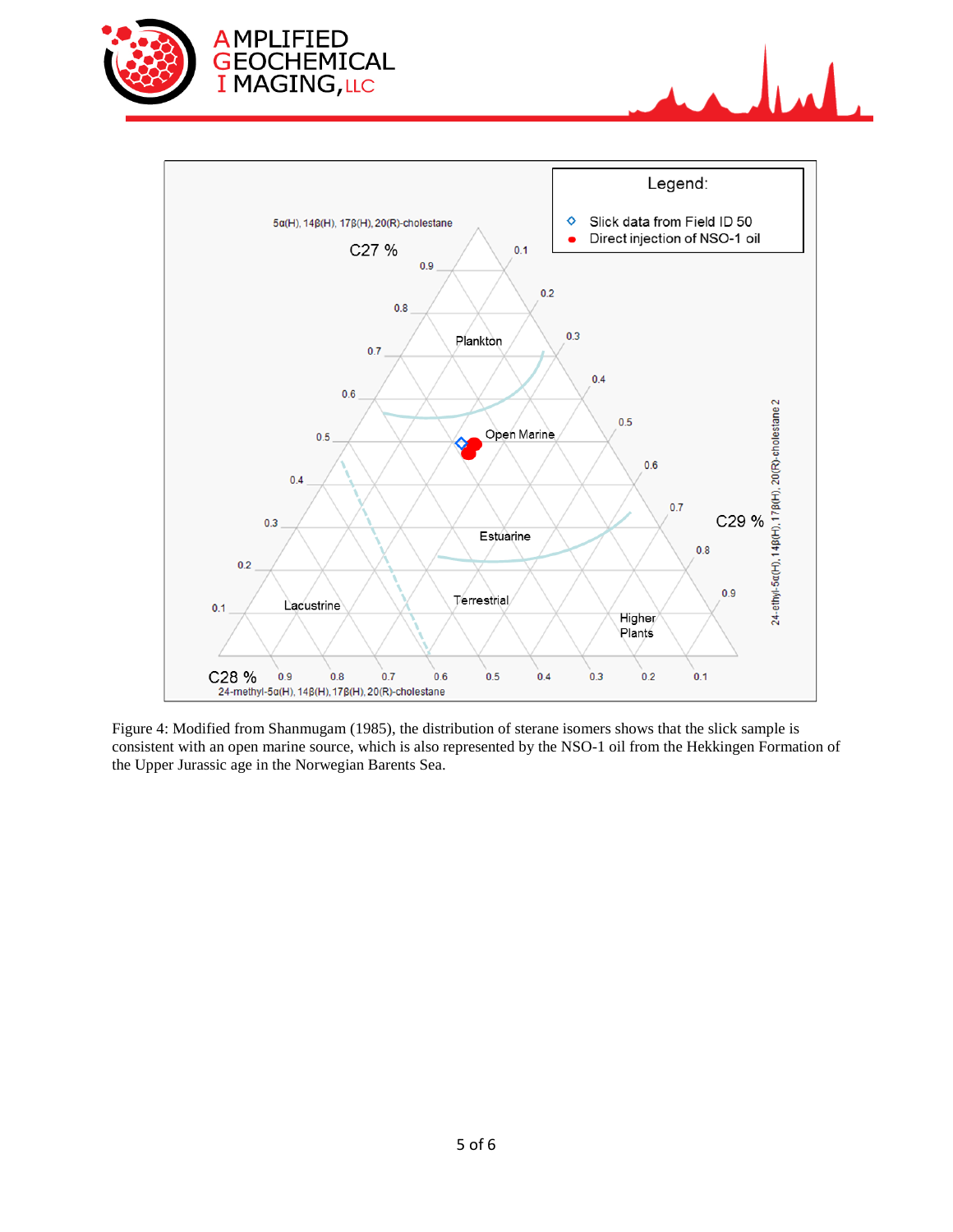



### *Conclusions*

The results of initial testing the slick samples that were obtained as part of this study appear to reflect a highly weathered petroleum source, and the volume of mass from that analysis appeared to be sufficient to further evaluate the samples for biomarkers. The biomarker data from 3 of the samples was insufficient to allow any processing. However the biomarker data from one sample (711441 – Field ID 50) was sufficiently above the noise level, and can provide insight into the possible age and origin of the source material. The sterane ternary plot derived from the biomarkers suggests an open marine source.

Questions regarding this report, or any of the data processing techniques used by AGI in the evaluation of its geochemical data, may be directed to the author of this report at the following address:

Amplified Geochemical Imaging, LLC

210 Executive Drive, Suite 1

Newark, DE 19702

Phone: +1-302-266-2428

*Comments and discussion regarding this geochemical service are welcome and encouraged.*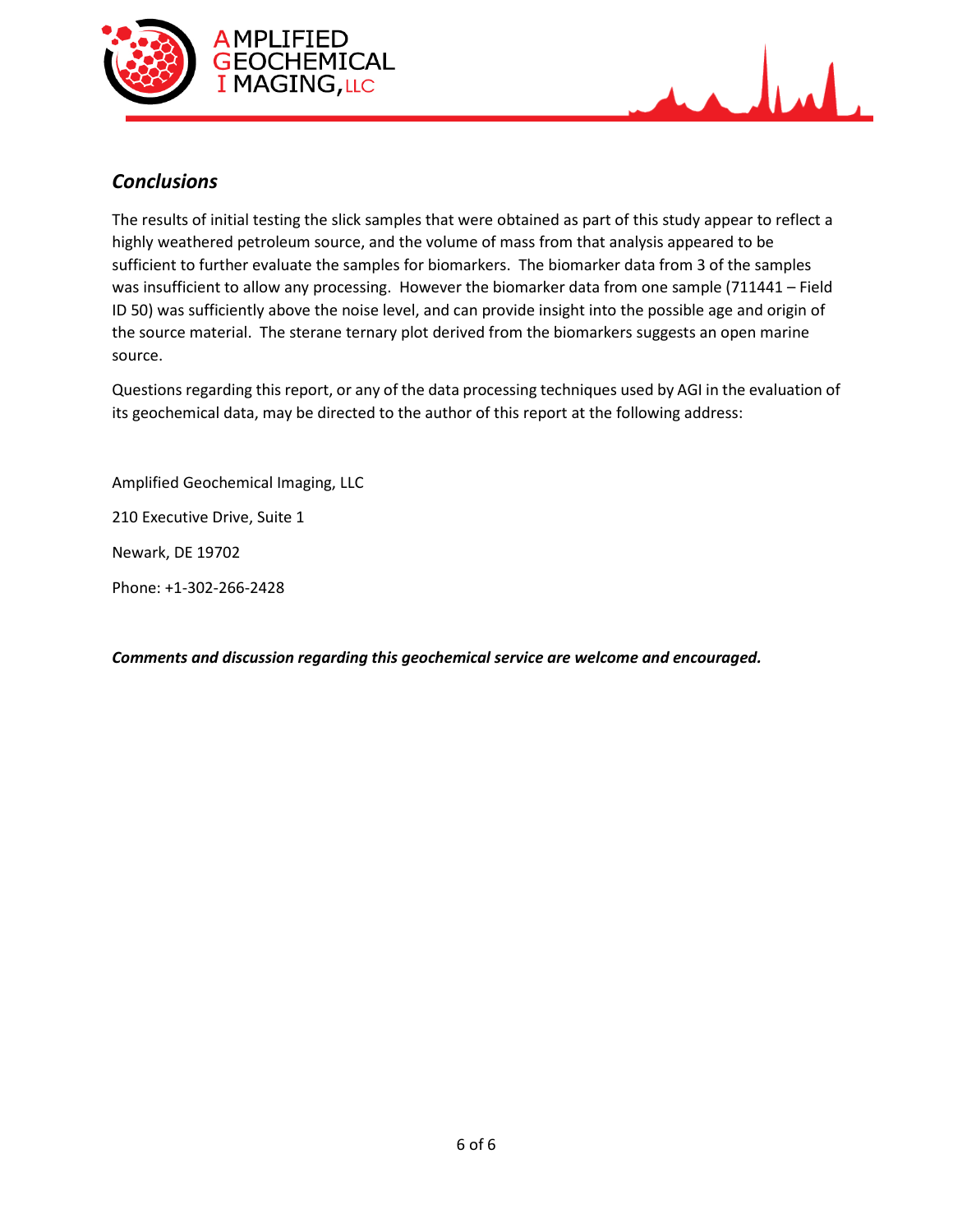## *APPENDIX A*

## *Field Documentation*

| Name        | Lat                     | Long                  | Water Depth (m) Sample Type |       | <b>Reasons/Notes</b>                             |
|-------------|-------------------------|-----------------------|-----------------------------|-------|--------------------------------------------------|
| 2016011-2B  | 41°43.77858 64°46.93586 |                       | 2533                        | Slick | calm conds, large sparse bubbles, samping during |
|             |                         |                       |                             |       | coring, prob pollen                              |
| 2016011-034 | 42°19.8797              | 61°33.7894            | 3220                        | Slick | 1-2m swell, minor cresting, mud on outside core  |
|             |                         |                       |                             |       | barrel had oily appearance, taken during coring  |
| 2016011-039 | 42°52.1792              | 60°50.3057            | 2256                        | Slick |                                                  |
|             |                         |                       |                             |       | calm seas, no swell, taken during core retrieval |
| 2016011-050 |                         | 42°09.9726 62°21.1720 | 2721                        | Slick |                                                  |
|             |                         |                       |                             |       | calm seas, oil sheen during core retrieval       |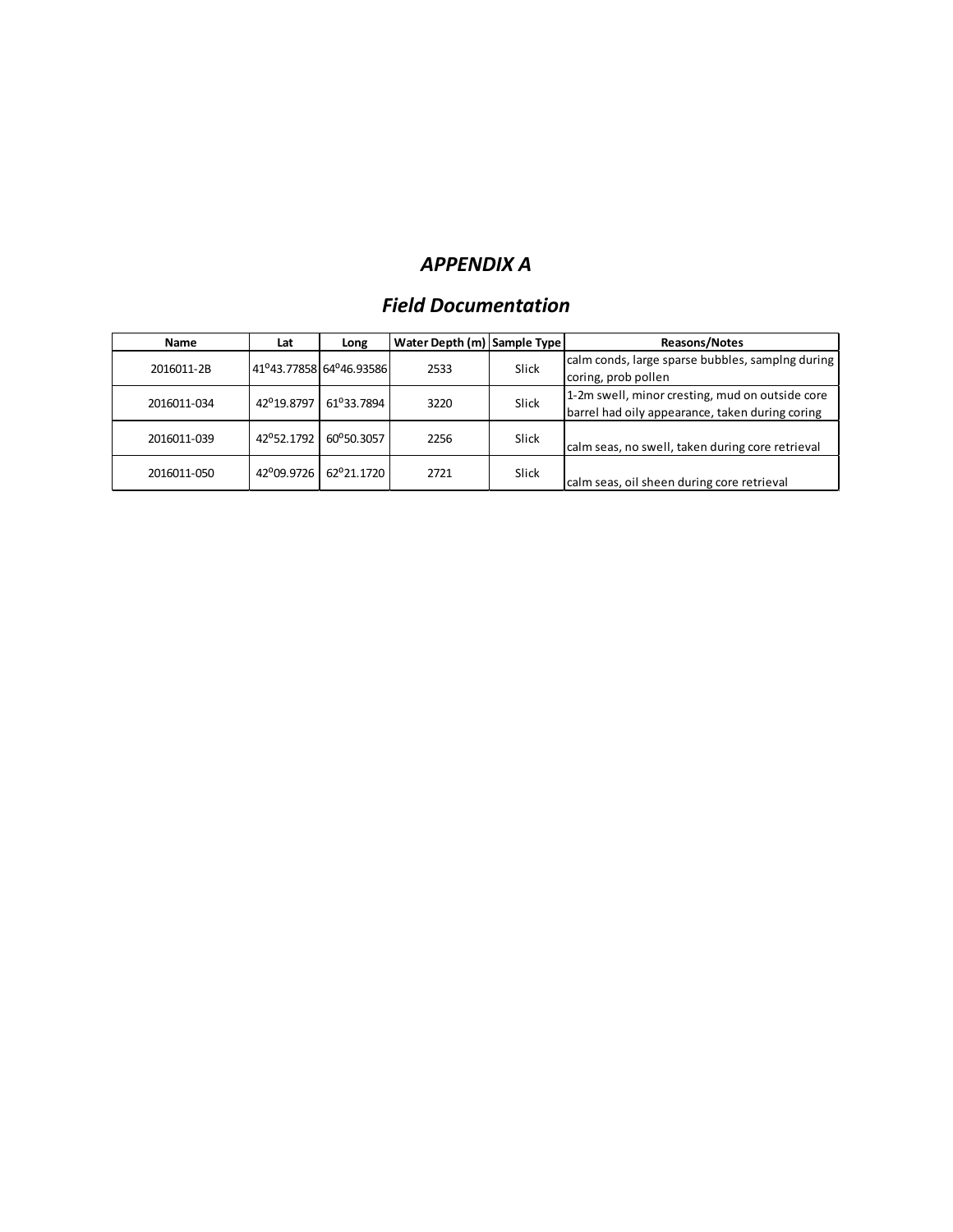# *APPENDIX B*

# *Digital Data*



# *Total Ion Chromatograms*



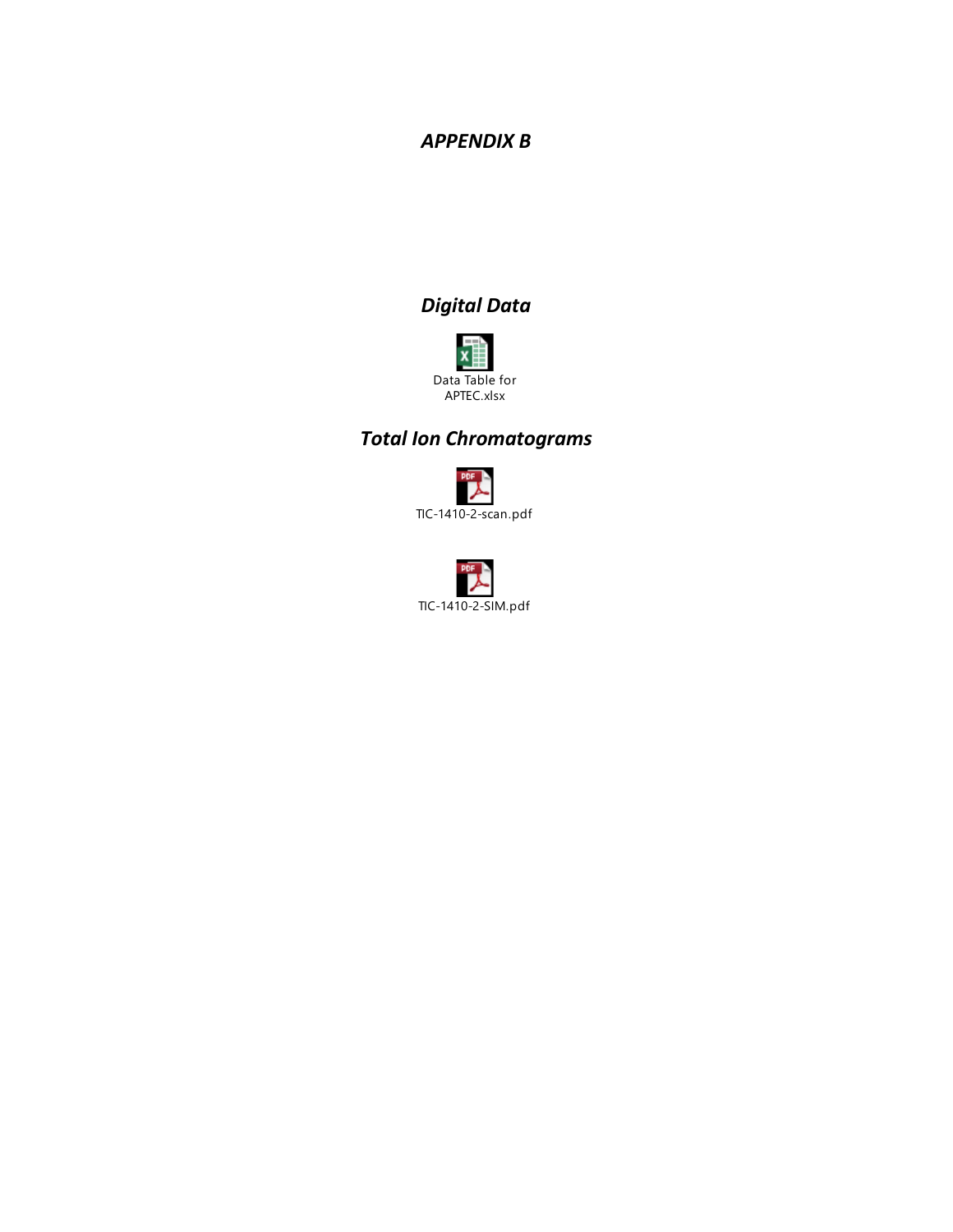#### *APPENDIX C*

#### *Description of Service*

*The AGI Slick Sampling service is an advanced and unique surface geochemical prospecting tool capable of directly detecting and quantifying many petroleum related organic compounds in the range of C6 (hexane) to C35 (pentatriacontane) and well as the higher molecular weight biomarkers and related compounds.*

*When properly utilized, the AGI Slick sampling service can help to locate and characterize/ differentiate thermogenic hydrocarbons found at the sea surface, and provide the basis for determining the possible source of these hydrocarbons. The combined use of AGI low molecular weight (LMW) biomarker analysis, biomarker analysis (stable isotope ratio determination) and interpretation provides a powerful exploration tool.*

*These techniques in conjunction with other conventional techniques such as basin modeling within the geological framework can greatly assist in exploration as well as mature E&P activities.*

#### *Quality Control*

*As part of the normal quality control measures for this methodology, AGI will process blank samples (method blanks and instrument blanks) along with standards in order to evaluate the instrument precision and reproducibility. Method and Instrument blanks establish the background level of noise for each analytical run, and may be used to blank-subtract the mass levels detected on the field samples. Instrument tuning is accomplished daily by using standard injections of 1-bromo-4-fluorobenzene (BFB).* 

*Biomarker Analysis involved standard preparations of the North Sea Oil-1 (provided as an industry standard oil by the Norwegian Petroleum Directorate), which are used to establish performance criteria for the AGI instruments. The response factors for each of the standards processed with the field samples are compared visually against the analytical method standard response in order to identify the biomarker compounds. Any positive detections are quantified based on the standard response, and are reported in terms of peak area.*

*Aliphatic response (normal alkanes between C6 and C35 plus isoprenoids pristane and phytane) is calibrated using a response factor, which is generated from the average response of standards included in each analytical run. Each compound is reported in terms of nanograms of mass (ng) from each sample.*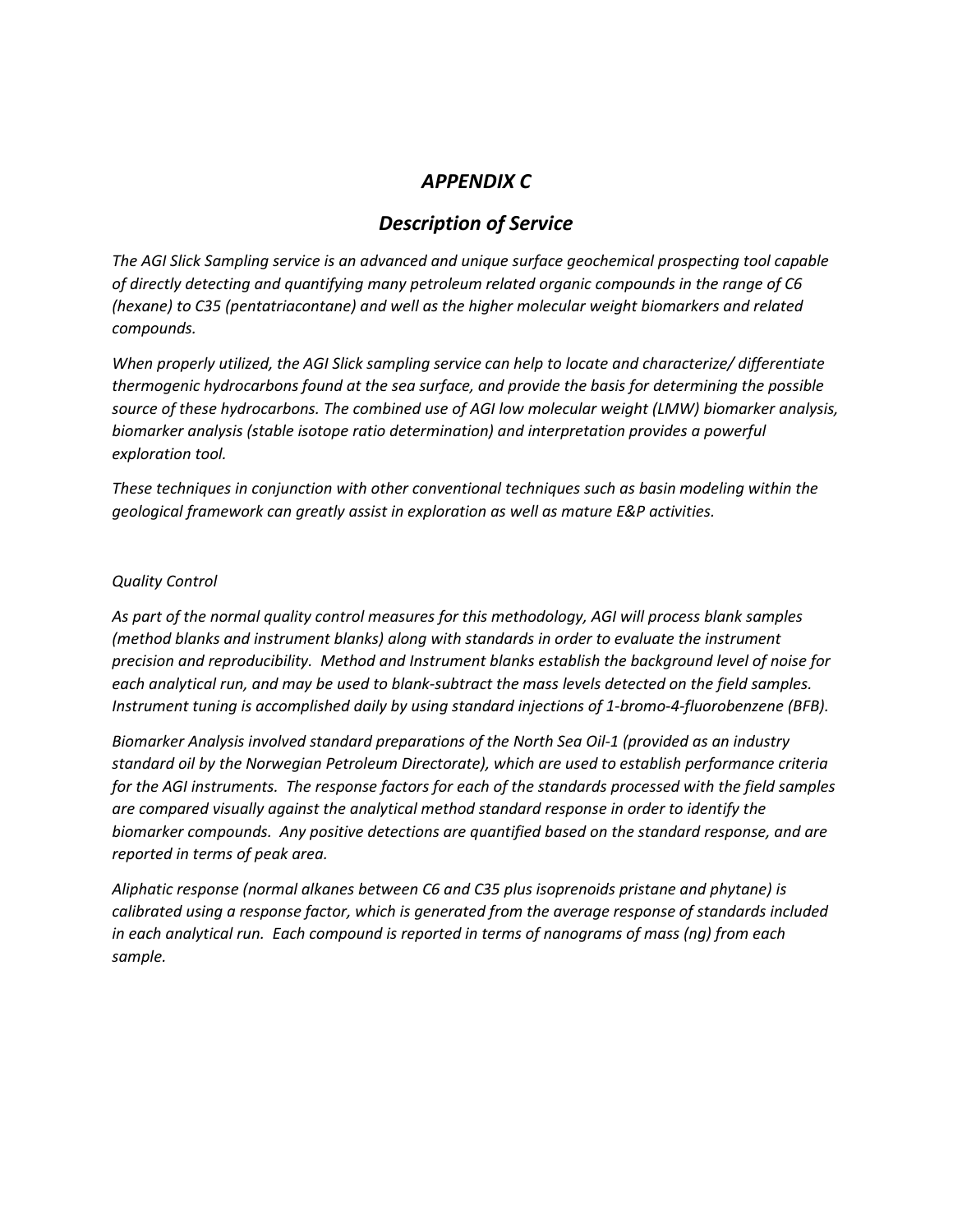### *APPENDIX D*

#### **Suggested Instructions for use of the AGI Slick Sampler**

#### **Data recording**

Once you have spotted a slick or area for sampling, log information on a field log, including:

- Latitude & Longitude by GPS
- Date and time
- Surface weather conditions (wind, speed, direction, wave heights)
- Physical description of the slick including the presence of bubbles rising and breaking the surface. Digital photo of slick if possible
- Serial number of the slick sampler used

#### **Fishing rod**

• Using the portable fishing rod that comes with each kit, simply fold up the white rod tip and secure the sampler as described below.

#### **Attaching sampler to fishing line**

- Put on a new, clean pair of nitrile gloves (provided with kit).
- Remove the sampler from the jar. Do not touch the unprotected functional tail with your bare hands or any other materials.
- Tie the light weight fishing line through the loop or make a loop in the line and pass it through the sampler loop and over the end of the sampler for attachment. Now the sampler will be on the terminal end of the line.
- Attach a neutrally buoyant bobber/weight to the fishing line about 2 feet (50-60 cm) from the sampler (between the sampler and the casting rod). Press each end of the bobber to expose spring-loaded hooks, catch the line and release to secure.

#### **Casting and Sampling**

- The boat's bow wave can push the slick away from the boat, so it is best to cut speed and coast near or to the side of the slick from the downwind side.
- Cast the sampler onto the slick.
- Reel in the sampler very slowly allowing at least two minutes for it to contact the slick.
- Place the sampler into the jar and cut it from the fishing line. Cap the jar tightly being careful not to catch the sampler under the threads of the cap. Place back in box for shipment back to AGI.
- Consider sampling multiple spots in a slick, particularly if the slick has a heterogeneous appearance; i.e., gray sheen, rainbow sheen or blobs that look like lily pads.
- In a general sampler area or excursion, some people will sample an area void of slicks to create a background blank used to compare with the slick results.

#### **Decontamination**

- Cut off and discard neutrally buoyant bobber/weight and fishing line that may have contacted the slick.
- Throw away used nitrile gloves.

#### **Returning used samplers**

- When preparing your customs paperwork, be sure to use the same description contained on the customs paperwork used by AGI for shipping to you. DO NOT describe as "oil samples".
- They may be shipped at ambient temperatures but don't allow prolonged exposure to the sun, which could degrade the sample.
- Please notify AGI of shipment details.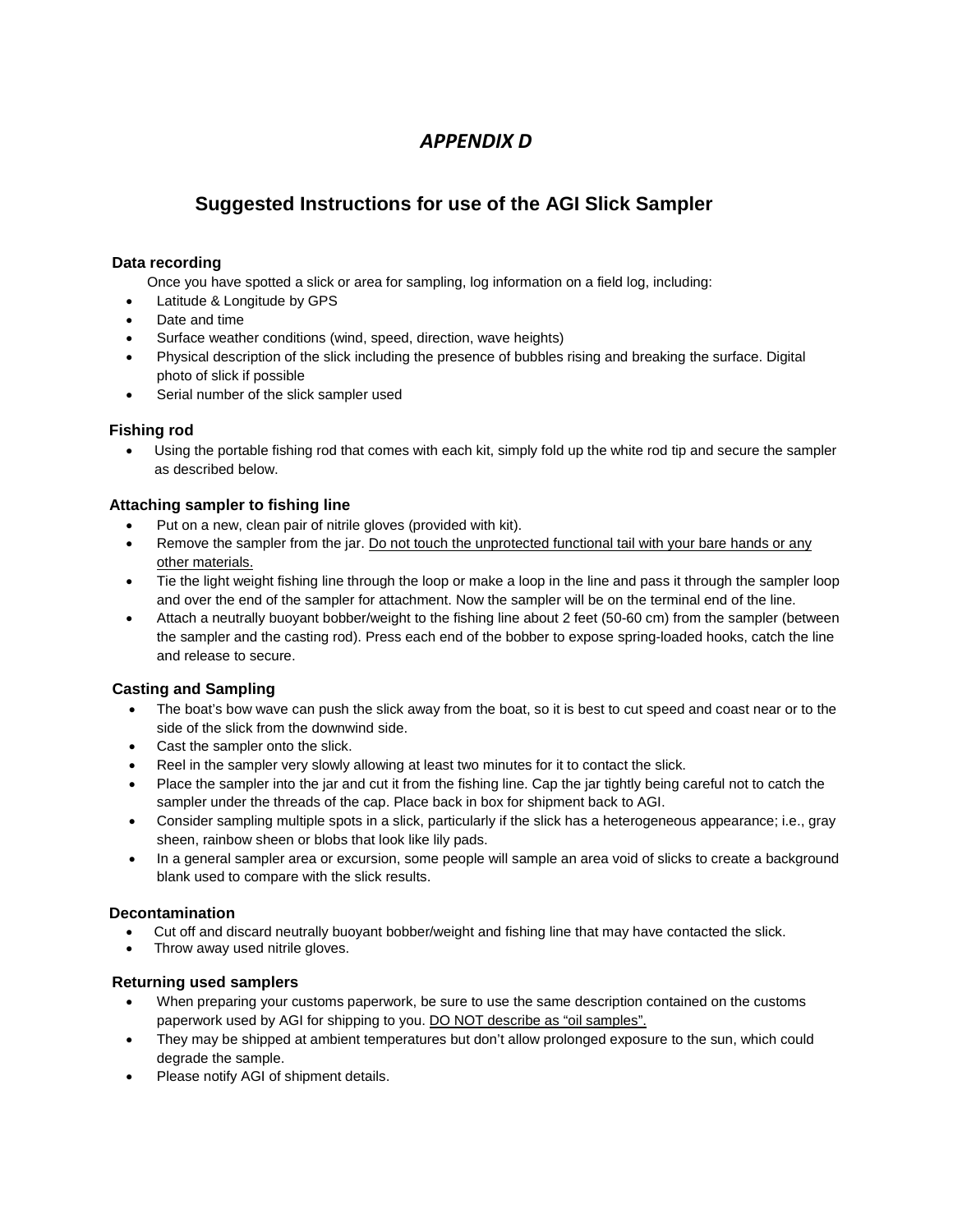#### *APPENDIX E*

# *List of Compounds*

*The following list of compounds are quantified in mass units (ng) using standards introduced during the analysis. All standards analyzed during the sequence contain all of the compounds listed below.*

|             |                | Norma |
|-------------|----------------|-------|
| Hexane      | C <sub>6</sub> |       |
| Heptane     | C <sub>7</sub> |       |
| Octane      | $C_8$          |       |
| Nonane      | C <sub>9</sub> |       |
| Decane      | $C_{10}$       |       |
| Undecane    | $C_{11}$       |       |
| Dodecane    | $C_{12}$       |       |
| Tridecane   | $C_{13}$       |       |
| Tetradecane | $C_{14}$       |       |
| Pentadecane | $C_{15}$       |       |
| Hexadecane  | $C_{16}$       |       |
| Heptadecane | $C_{17}$       |       |
| Octadecane  | $C_{18}$       |       |
| Nonadecane  | $C_{19}$       |       |
| Eicosane    | $C_{20}$       |       |

|             |                | Normal Alkanes   |          | Isoprenoids |          |
|-------------|----------------|------------------|----------|-------------|----------|
| Hexane      | $C_6$          | Heneiconsane     | $C_{21}$ | Pristane    | $C_{19}$ |
| Heptane     | C <sub>7</sub> | Docosane         | $C_{22}$ | Phytane     | $C_{20}$ |
| Octane      | $C_8$          | Tricosane        | $C_{23}$ |             |          |
| Nonane      | C <sub>9</sub> | Tetracosane      | $C_{24}$ |             |          |
| Decane      | $C_{10}$       | Pentacosane      | $C_{25}$ |             |          |
| Undecane    | $C_{11}$       | Hexacosane       | $C_{26}$ |             |          |
| Dodecane    | $C_{12}$       | Heptacosane      | $C_{27}$ |             |          |
| Tridecane   | $C_{13}$       | Octacosane       | $C_{28}$ |             |          |
| Tetradecane | $C_{14}$       | Nonacosane       | $C_{29}$ |             |          |
| Pentadecane | $C_{15}$       | Triacontane      | $C_{30}$ |             |          |
| Hexadecane  | $C_{16}$       | Hentriacontane   | $C_{31}$ |             |          |
| Heptadecane | $C_{17}$       | Dotriacontane    | $C_{32}$ |             |          |
| Octadecane  | $C_{18}$       | Tritriacontane   | $C_{33}$ |             |          |
| Nonadecane  | $C_{19}$       | Tetratriacontane | $C_{34}$ |             |          |
| Eicosane    | $C_{20}$       | Pentatriacontane | $C_{35}$ |             |          |

|--|

| Pristane | $C_{19}$ |
|----------|----------|
| Phytane  | $C_{20}$ |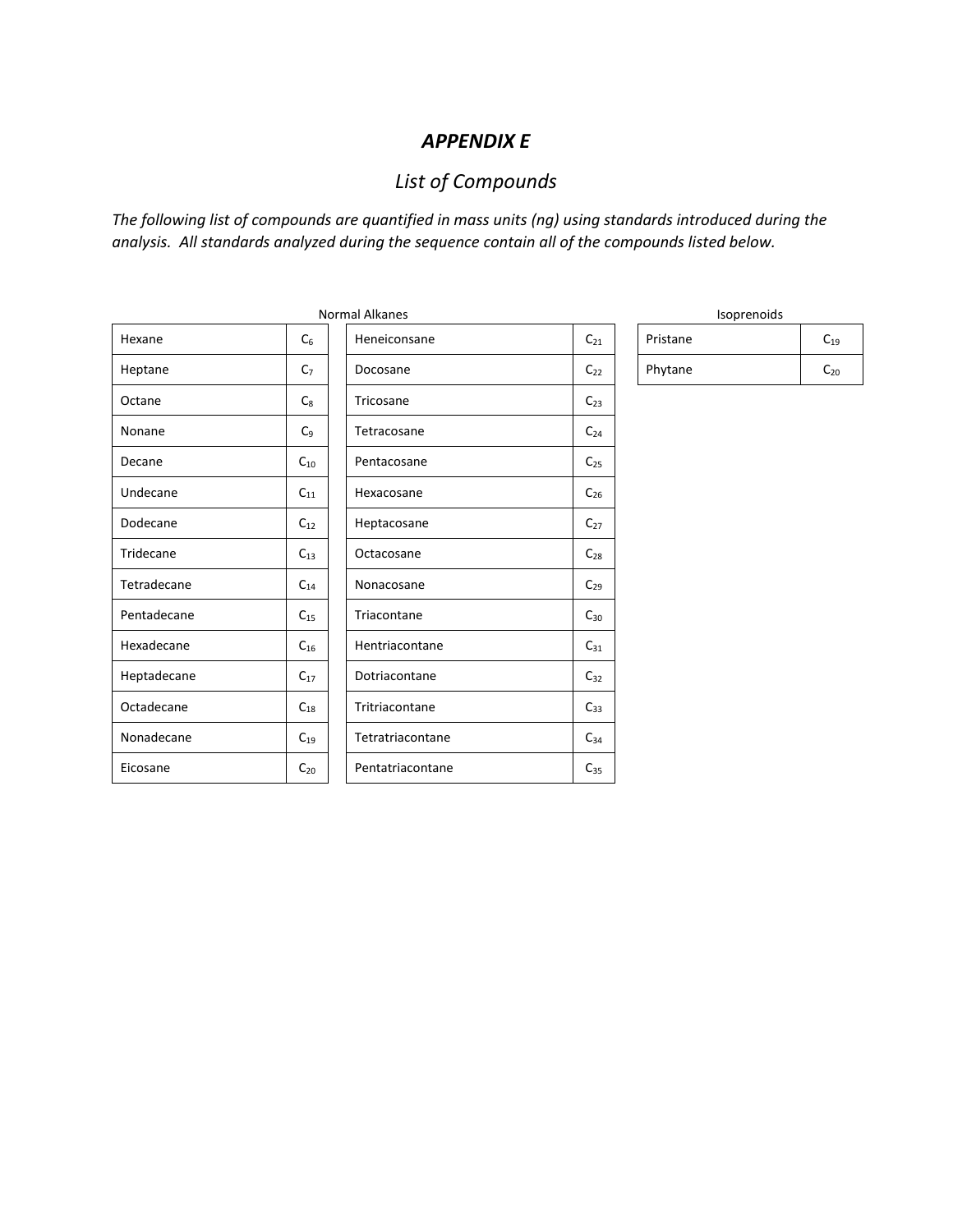*The following biomarkers are qualified using the NSO-1§ standard for positive identification. These compounds are reported in area count units based on the retention time of these compounds in the NSO-1 standard.*

| <b>Report Row</b> | <b>Compound Name</b>                                              | Code      | Fragment |
|-------------------|-------------------------------------------------------------------|-----------|----------|
| $\mathbf{1}$      | $C_{23}H_{42}$ tricyclic terpane                                  | 23/3      | 191 area |
| $\overline{2}$    | $C_{24}H_{44}$ tricyclic terpane                                  | 24/3      | 191 area |
| 3                 | $C_{25}H_{46}$ tricyclic terpane                                  | 25/3      | 191 area |
| $\sqrt{4}$        | $C_{24}H_{42}$ tetracyclic terpane                                | 24/4      | 191 area |
| 5                 | $18\alpha$ (H)-22,29,30-trisnorneohopane                          | 27Ts      | 191 area |
| $\boldsymbol{6}$  | $17\alpha$ (H)-22,29,30-trisnorhopane                             | 27Tm      | 191 area |
| $\overline{7}$    | $17\alpha$ (H), 21 $\beta$ (H)-28,30-bisnorhopane                 | 28ab      | 191 area |
| 8                 | $17\alpha$ (H), 21 $\beta$ (H)-25-norhopane                       | 25nor30ab | 191 area |
| 9                 | $17\alpha$ (H), 21 $\beta$ (H)-30-norhopane                       | 29ab      | 191 area |
| 10                | $18\alpha$ (H)-30-norneohopane                                    | 29Ts      | 191 area |
| 11                | $15\alpha$ -methyl-17 $\alpha$ (H)-27-norhopane (diahopane)       | 30d       | 191 area |
| 12                | $17\beta$ (H), $21\alpha$ (H)-30-norhopane (normoretane)          | 29ba      | 191 area |
| 13                | $17\alpha$ (H), 21 $\beta$ (H)-hopane                             | 30ab      | 191 area |
| 14                | $17\beta(H)$ , $21\alpha(H)$ -hopane (moretane)                   | 30ba      | 191 area |
| 15                | Gammacerane                                                       | 30G       | 191 area |
| 16                | $17\alpha$ (H), 21 $\beta$ (H), 22(S)-homohopane                  | 31abS     | 191 area |
| 17                | $17\alpha$ (H), 21 $\beta$ (H), 22(R)-homohopane                  | 31abR     | 191 area |
| 18                | $17\alpha$ (H), 21 $\beta$ (H), 22(S)-bishomohopane               | 32abS     | 191 area |
| 19                | $17\alpha$ (H), 21 $\beta$ (H), 22(R)-bishomohopane               | 32abR     | 191 area |
| 20                | $17\alpha$ (H), 21 $\beta$ (H), 22(S)-trishomohopane              | 33abS     | 191 area |
| 21                | $17\alpha$ (H), 21 $\beta$ (H), 22(R)-trishomohopane              | 33abR     | 191 area |
| 22                | $17\alpha$ (H), 21 $\beta$ (H), 22(S)-tetrakishomohopane          | 34abS     | 191 area |
| 23                | $17\alpha$ (H), 21 $\beta$ (H), 22(R)-tetrakishomohopane          | 34abR     | 191 area |
| 24                | $17\alpha$ (H), 21 $\beta$ (H), 22(S)-pentakishomohopane          | 35abS     | 191 area |
| 25                | $17\alpha$ (H), 21 $\beta$ (H), 22(R)-pentakishomohopane          | 35abR     | 191 area |
| 26                | $17\alpha$ (H), 21 $\beta$ (H)-25,28,30-trisnorhopane             | 25nor28ab | 177 area |
| 27                | $17\alpha$ (H), $21\beta$ (H)-25,30-bisnorhopane                  | 25nor29ab | 177 area |
| 28                | $17\alpha$ (H), 21 $\beta$ (H)-25-norhopane                       | 25nor30ab | 177 area |
| 29                | $13\beta(H)$ , $17\alpha(H)$ , $20(S)$ -cholestane (diasterane)   | 27dbS     | 217 area |
| 30                | $13\beta(H)$ , $17\alpha(H)$ , $20(R)$ -cholestane (diasterane)   | 27dbR     | 217 area |
| 31                | $5\alpha$ (H), 14 $\alpha$ (H), 17 $\alpha$ (H), 20(S)-cholestane | 27aaS     | 217 area |
| 32                | $5\alpha$ (H), 14 $\alpha$ (H), 17 $\alpha$ (H), 20(R)-cholestane | 27aaR     | 217 area |
| 33                | 24-ethyl-13β(H), 17α(H), 20(S)-cholestane (diasterane)            | 29dbS     | 217 area |
| 34                | 24-ethyl-13β(H), 17α(H), 20(R)-cholestane (diasterane)            | 29dbR     | 217 area |

Continued on next page

§ - North Sea Oil-1 sample obtained with Norwegian Institute Guide to Organic Geochemical Analyses (NIGOGA).

\*-Based on NIGOGA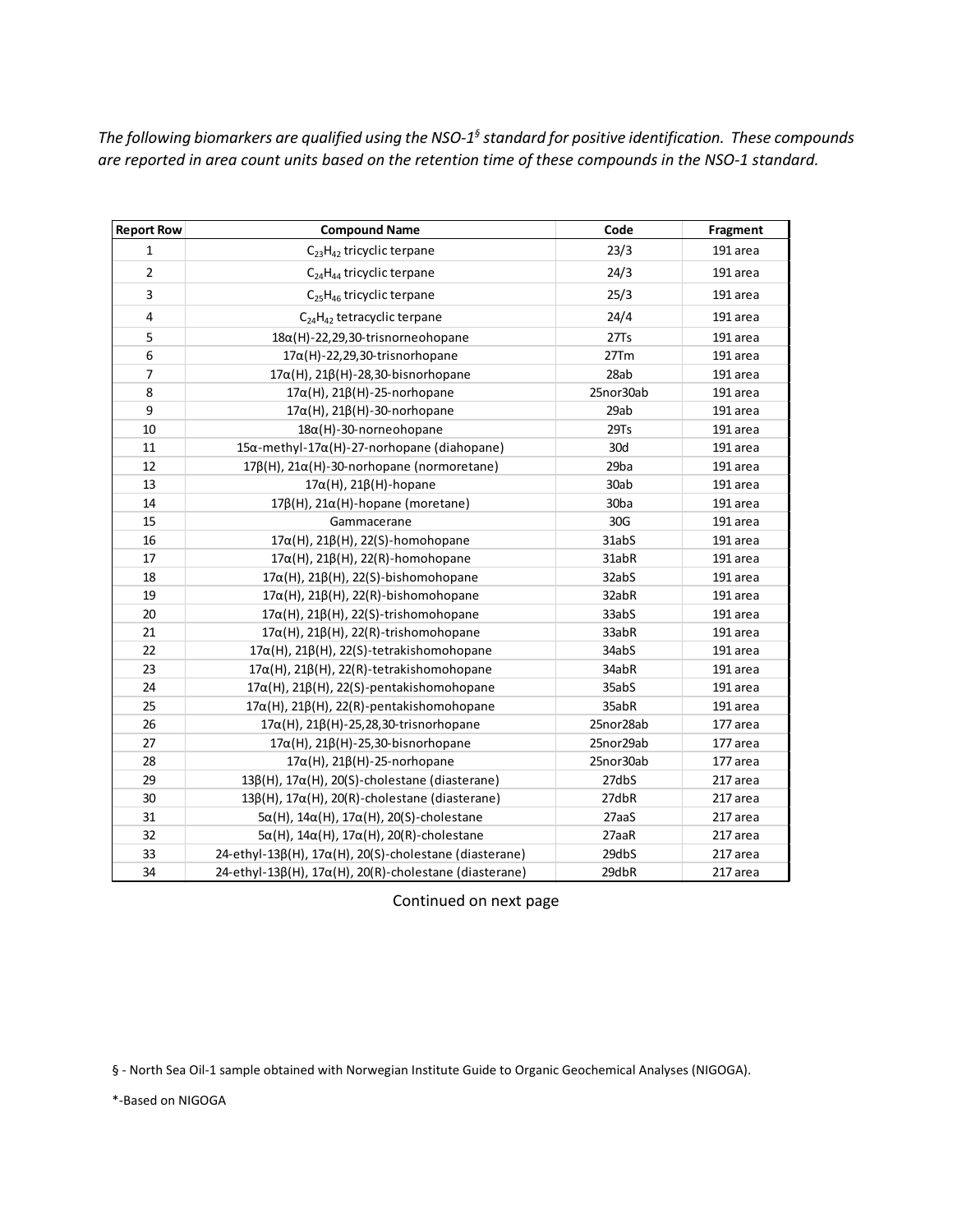| <b>Report Row</b> | <b>Compound Name</b>                                                                                        | Code           | Fragment |
|-------------------|-------------------------------------------------------------------------------------------------------------|----------------|----------|
| 35                | $24$ -ethyl-5 $\alpha$ (H), 14 $\alpha$ (H), 17 $\alpha$ (H), 20(S)-cholestane                              | 29aaS          | 217 area |
| 36                | $24$ -ethyl-5 $\alpha$ (H), 14 $\beta$ (H), 17 $\beta$ (H), 20(R)-cholestane                                | 29bbR          | 217 area |
| 37                | $24$ -ethyl-5 $\alpha$ (H), 14 $\beta$ (H), 17 $\beta$ (H), 20(S)-cholestane                                | 29bbS          | 217 area |
| 38                | $24$ -ethyl-5 $\alpha$ (H), 14 $\alpha$ (H), 17 $\alpha$ (H), 20(R)-cholestane                              | 29aaR          | 217 area |
| 39                | $5\alpha$ (H), 14 $\beta$ (H), 17 $\beta$ (H), 20(R)-cholestane                                             | 27bbR          | 218 area |
| 40                | $5\alpha$ (H), 14 $\beta$ (H), 17 $\beta$ (H), 20(S)-cholestane                                             | 27bbS          | 218 area |
| 41                | $24$ -methyl-5 $\alpha$ (H), 14 $\beta$ (H), 17 $\beta$ (H), 20(R)-cholestane                               | 28bbR          | 218 area |
| 42                | $24$ -methyl-5 $\alpha$ (H), 14 $\beta$ (H), 17 $\beta$ (H), 20(S)-cholestane                               | 28bbS          | 218 area |
| 43                | $24$ -ethyl-5 $\alpha$ (H), 14 $\beta$ (H), 17 $\beta$ (H), 20(R)-cholestane                                | 29bbR          | 218 area |
| 44                | $24$ -ethyl-5 $\alpha$ (H), 14 $\beta$ (H), 17 $\beta$ (H), 20(S)-cholestane                                | 29bbS          | 218 area |
| 45                | 24-propyl-5α(H), 14β(H), 17β(H), 20(R)-cholestane                                                           | 30bbR          | 218 area |
| 46                | 24-propyl-5α(H), 14β(H), 17β(H), 20(S)-cholestane                                                           | 30bbS          | 218 area |
| 47                | Phenanthrene                                                                                                | Phen           | 178 area |
| 48                | 3-Methylphenanthrene                                                                                        | 3mPhen         | 192 area |
| 49                | 2-Methylphenanthrene                                                                                        | 2mPhen         | 192 area |
| 50                | 9-Methylphenanthrene                                                                                        | 9mPhen         | 192 area |
| 51                | 1-Methylphenanthrene                                                                                        | 1mPhen         | 192 area |
| 52                | $C_{21}$ MA                                                                                                 | A1             | 253 area |
| 53                | $C_{22}$ MA                                                                                                 | <b>B1</b>      | 253 area |
| 54                | $β(S)C27 MA & β(S)C27 DNA$                                                                                  | C1             | 253 area |
| 55                | $β(R)C27$ DMA & $β(R)C27$ MA & α(S)C <sub>27</sub> MA                                                       | D <sub>1</sub> | 253 area |
| 56                | $\beta(S)C_{28}$ MA & $\alpha(R)C_{27}$ DMA & $\beta(S)C_{28}$ DMA                                          | E1             | 253 area |
| 57                | $\alpha(S)C_{27}$ DMA                                                                                       | F1             | 253 area |
|                   | $\alpha(R)C_{27}$ MA & $\alpha(S)C_{28}$ MA & $\beta(R)C_{28}$ MA & $\beta(R)C_{28}$ DMA & $\beta(S)C_{29}$ |                |          |
| 58                | MA & $\beta(S)C_{29}$ DMA                                                                                   | G <sub>1</sub> | 253 area |
| 59                | $\alpha(S)C_{29}$ MA & $\alpha(R)C_{28}$ MA & $\beta(R)C_{29}$ MA & $\beta(R)C_{29}$ DMA                    | H1             | 253 area |
| 60                | $\alpha(R)C_{29}$ MA                                                                                        | $ 1\rangle$    | 253 area |
| 61                | $C_{20}$ TA                                                                                                 | a1             | 231 area |
| 62                | $C_{21}$ TA                                                                                                 | b1             | 231 area |
| 63                | $(S)C_{26}$ TA                                                                                              | c1             | 231 area |
| 64                | $(R)C_{26}$ TA & $(S)C_{27}$ TA                                                                             | d1             | 231 area |
| 65                | $(S)C_{28}TA$                                                                                               | e1             | 231 area |
| 66                | (R)C <sub>27</sub> TA                                                                                       | f1             | 231 area |
| 67                | $(R)C_{28}TA$                                                                                               | g1             | 231 area |

MA = Monoaromatic Steroid

DMA = Dia monoaromatic Steroid

TA = Triaromatic Steroid